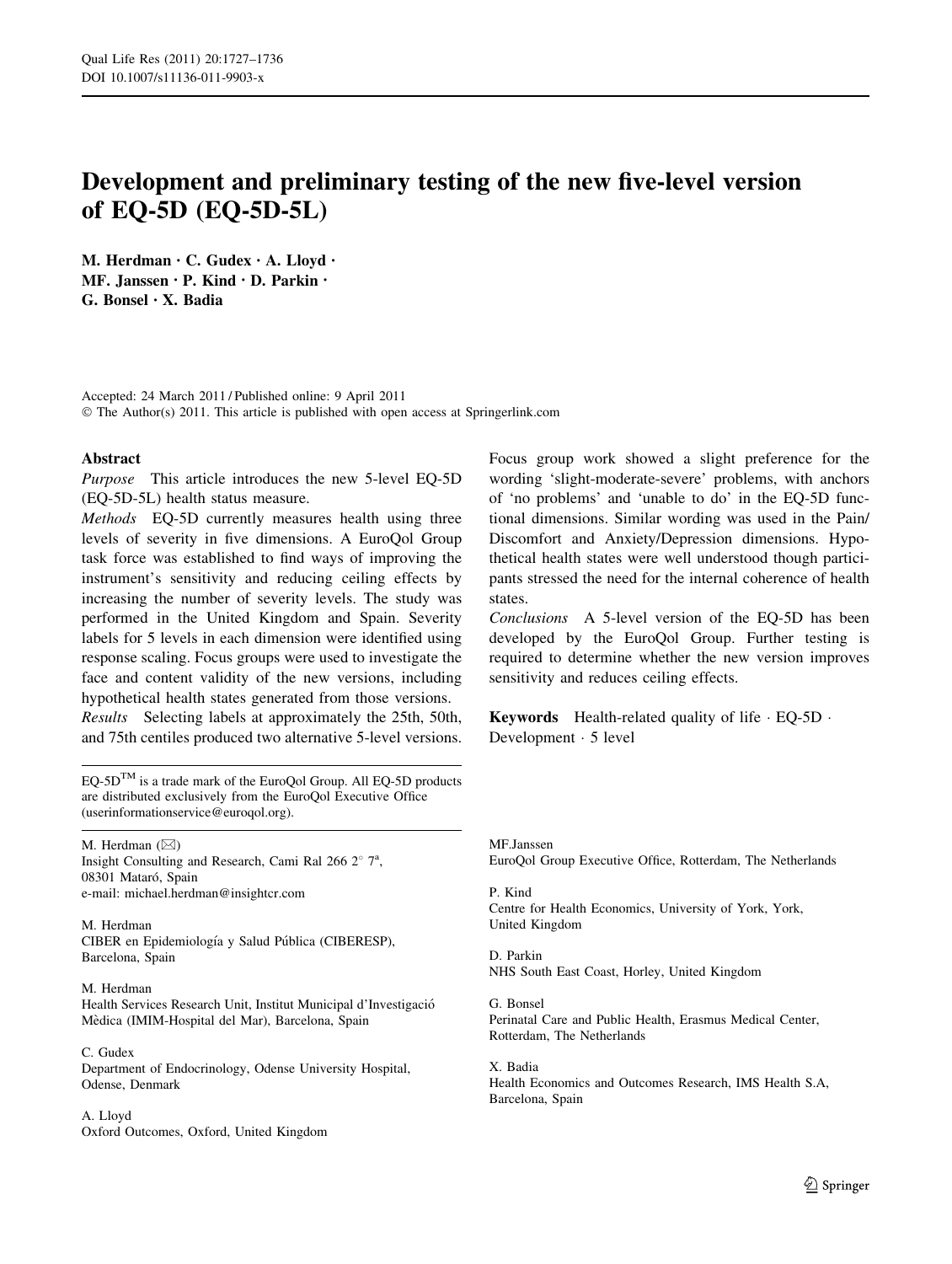#### Introduction

The EQ-5D is a generic instrument for describing and valuing health. It is based on a descriptive system that defines health in terms of 5 dimensions: Mobility, Self-Care, Usual Activities, Pain/Discomfort, and Anxiety/ Depression [[1\]](#page-8-0). Each dimension has 3 response categories corresponding to no problems, some problems, and extreme problems. The instrument is designed for selfcompletion, and respondents also rate their overall health on the day of the interview on a 0–100 hash-marked, vertical visual analogue scale (EQ-VAS). The EQ-5D has been widely tested and used in both general population and patient samples and has been translated into over 130 different language versions [\[www.euroqol.org\]](http://www.euroqol.org).

The EQ-5D was designed to measure decrements in health. Substantial use of the instrument has shown that it can suffer from ceiling effects, particularly when used in general population surveys but also in some patient population settings  $[2-8]$ . As a result, there may be issues regarding its ability to measure small changes in health, especially in patients with milder conditions. In light of these possible limitations, and stimulated by demand from the clinical field, the EuroQol Group decided to explore ways of improving the EQ-5D's measurement properties.

In 2005, a task force was established within the EuroQol Group to investigate methods to improve the instrument's sensitivity to small and medium health changes and to reduce ceiling effects. Initial discussions focused both on expanding the descriptive system by adding additional dimensions and also on expanding the number of levels of severity in each dimension [\[9](#page-8-0)]. The task force decided that there should be no change in the number of dimensions for a new version of EQ-5D. Twenty-five years' experience of using the EQ-5D has provided evidence that the original choice of dimensions was a reasonable one, though there are some areas in which the range of dimensions included may not be optimal [\[10](#page-8-0), [11](#page-8-0)]. Moreover, the EuroQol Group has considerable experience with the measurement and valuation of health using the current five dimension model and retaining that model would allow for an easier transition from the existing EQ-5D to a new version.

In terms of the number of levels per dimension, previously published studies by EuroQol Group members showed that prototype 5-level versions of EQ-5D could significantly increase reliability and sensitivity (discriminatory power) while maintaining feasibility and potentially reducing ceiling effects [[12–15\]](#page-8-0). The choice of a five-level descriptive system is also supported by substantial psychometric literature [\[16–18](#page-8-0)]. It was therefore decided that the new version of the EQ-5D should include five levels of severity in each of the existing five EQ-5D dimensions and that the new version would therefore be called the EQ-5D-5L. The existing EQ-5D will be renamed the EQ-5D-3L, which is how it will be referred to in the rest of this paper.

The objectives of the current study were to select severity labels for the EQ-5D-5L and to test the face and content validity of the resulting instrument. The study was performed simultaneously in the United Kingdom and Spain.

### **Methods**

The EuroQol Group task force recommended that English and Spanish versions be developed in parallel, where they could also serve as root languages for further translations and adaptations of the expanded version.

The study consisted of two phases. In the first phase, carried out from June to November 2007, a pool of potential labels for the new levels was identified and provisional labels for the 5-level version were chosen from that pool after a response scaling task carried out in face-toface interviews with convenience samples of lay respondents. In the second phase, carried out from May to July 2008, face and content validity of two alternative 5-level systems were tested in focus group sessions with healthy participants and those with chronic illness. The second phase was also used to test the face validity of a series of health states based on the 5-level versions. Different groups of respondents were used in the two phases of the study.

Participants in both phases were recruited to ensure a wide range of socio-demographic characteristics. For the response scaling phase, the UK participants were recruited via local newspaper advertisements, local community advertisements, and from an existing participant database. The Spanish participants were recruited from among parents from local schools and from patient associations. Patient focus groups included primarily individuals with arthritis, diabetes, or asthma. In all groups, adequate written and oral fluency in English or Spanish was required.

Written informed consent to participate was obtained from all participants in both phases of the study.

#### Phase 1: response scaling

Potential labels for the EQ-5D-5L were identified from a review of existing health-related quality-of-life instruments, a review of the literature on response scaling, hand searching of dictionaries and thesauruses, and informal interviews with native speakers of the target languages to establish how they described different severities of health problems. The same process was carried out in English and Spanish and, where possible, equivalent terms were sought in both languages. Labels included in the initial pool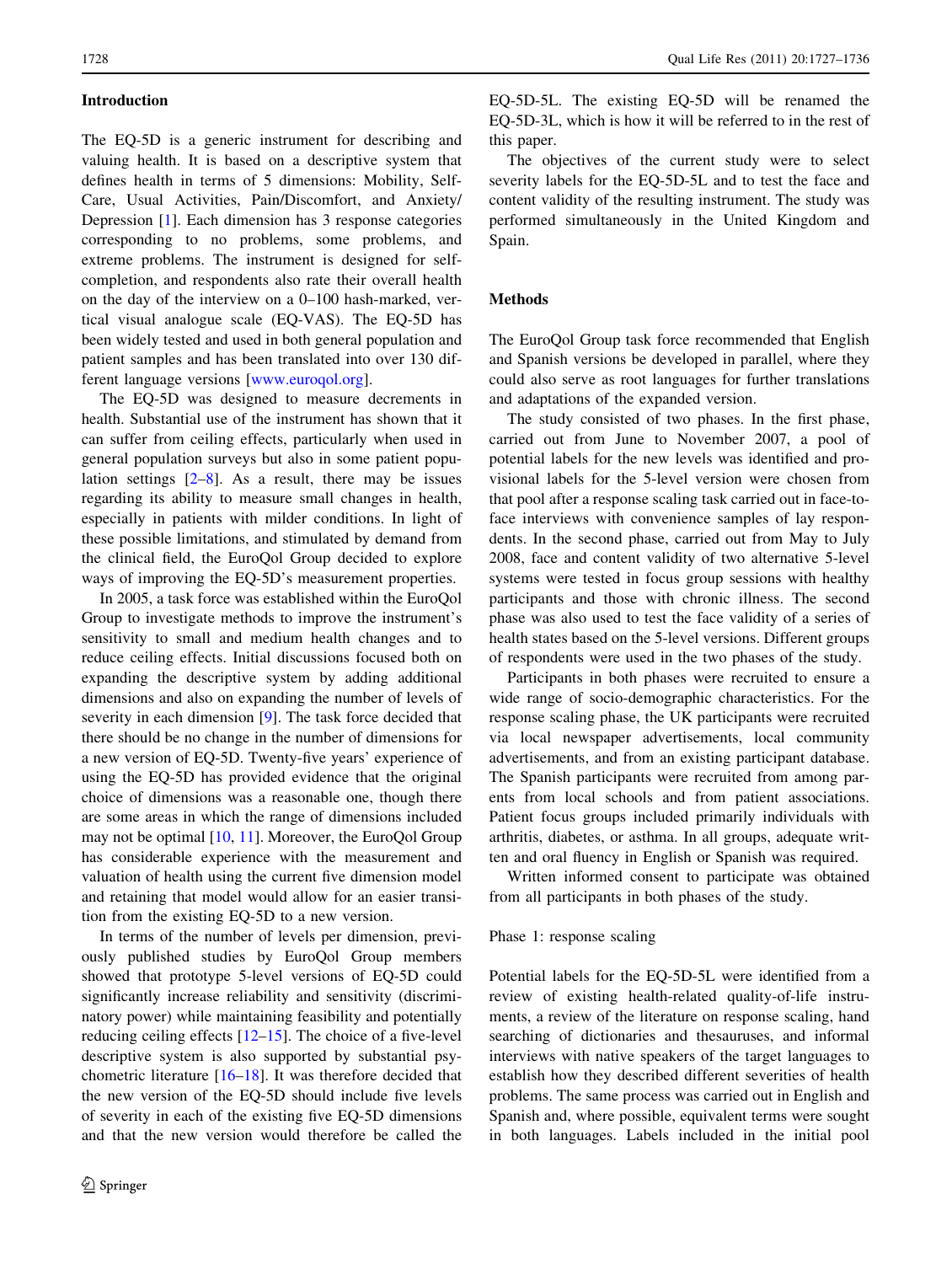clearly had to fit with the lexical structure used in the EQ-5D-3L, such as 'I have no problems doing my usual activities' and 'I have some problems doing my usual activities'.

In order to select labels from the pool for the new levels, an interviewer-administered response scaling exercise similar to those used in previous studies [[14,](#page-8-0) [19,](#page-8-0) [20\]](#page-8-0) was adopted to estimate the severity represented by each label. For this exercise, respondents were shown a rating scale in the form of a vertical, hash-marked, 40 cm visual analog scale (VAS) with end points of 0 and 100 to be used as a visual aid in grading label severity. For the Mobility, Self-Care and Usual Activities dimensions, the same set of labels was used. The interviewer placed a card labeled 'No problems', 'No pain/discomfort', or 'No anxiety/depression' as appropriate at the bottom of the scale (0) to act as the lower anchor and a card labeled 'Unable to, 'The worst pain or discomfort I can imagine', 'As anxious or depressed as I can imagine' as the upper anchor (100). The respondent was then shown other labels from the pool singly in a quasi-random order and asked to assign a score between 0 and 100 to indicate label severity in relation to the lower and upper anchors.

The interviewer noted all scores, and when the respondent had rated all labels for a particular dimension, the interviewer laid them out in rank order alongside the VAS and asked the respondent to review the ranking and make any changes he or she thought necessary. If labels were reordered at this point, the respondent was asked to assign a new score to the relevant labels. Final scores assigned were recorded in an answer booklet. The scaling task was repeated for each dimension. Before finishing with the cards, the respondent was asked whether any of the labels sounded unusual, or should not be used in relation to a particular dimension.

Respondents rated labels for all five dimensions. The three functional dimensions (Mobility, Self-Care and Usual Activities) were always interspersed by the Pain/Discomfort and Anxiety/Depression dimensions, so that the respondent did not rate the same label types consecutively. Before rating the actual labels, respondents performed a practice task based on levels of overall health to get used to the study requirements. Data on age, level of education, main activity, and use of any current treatment for health problems, together with the existing EQ-5D-3L descriptive system and EQ-VAS, were collected after the response scaling task.

Before the main response scaling task, a pilot test was performed to test study procedures and materials. Based on the results of the pilot study, some labels were eliminated from the initial pool to achieve a more manageable number for the response scaling task. In particular, any labels using additional modifiers such as 'very' or 'quite' were eliminated as were any that were considered excessively colloquial or too high a level of language. After pilot testing, it was concluded that the feasible limit was about 10–12 labels per dimension for an individual respondent.

Responses to the scaling task were analyzed by calculating means and medians and the corresponding standard deviations and interquartile ranges (IQR). Labels to go forward for further testing were selected based on criteria that had been identified before data collection started. These included selecting labels close to or at the 25th, 50th, and 75th centiles on the VAS, ensuring consistency across dimensions and coherence with wording in the descriptive system. No quantitative comparison of label scores was carried out in deciding which labels to carry forward to the next stage; median scores were simply used as a guide to determine which labels fell closest to the 25th, 50th, and 75th centiles. Labels were also required to be in colloquial language. The choice of labels and their appropriateness was discussed by the task force at several meetings during the course of the study.

Phase 2: testing the face and content validity of alternative 5-level versions

The results of the response scaling task led to an intermediary result of two, rather than one, alternative 5-level versions in both UK English and Spanish (for an explanation, see Results). The second part of the study aimed to assess the ease of use, comprehension, interpretation, and acceptability of these two versions and to use these results to decide on a final, definitive version for validation work. A further aim of this part of the study was to evaluate the face validity of some hypothetical health states generated by the 5-level descriptive systems. To this purpose, the two alternative versions were tested in 8 focus groups in each country (total of 16 groups); four of these were composed of healthy participants and four under treatment for a health condition.

Groups were led by an experienced moderator, and sessions were audio-recorded and transcribed for analysis. A previously prepared script was followed in all groups. All participants in each group first completed either Alternative 1 or Alternative 2 of the EQ-5D-5L (depending on the group they were assigned to), followed by the EQ-VAS. Participants were then asked to review their answers and what they had thought about while they completed the survey. Further questions were used to probe their reactions to the questionnaire in more detail, particularly their reactions to the severity labels used. Participants then provided socio-demographic information before being asked to complete the complementary Alternative 2 or Alternative 1, again on their own, after which there was further group discussion on their reactions. At the end,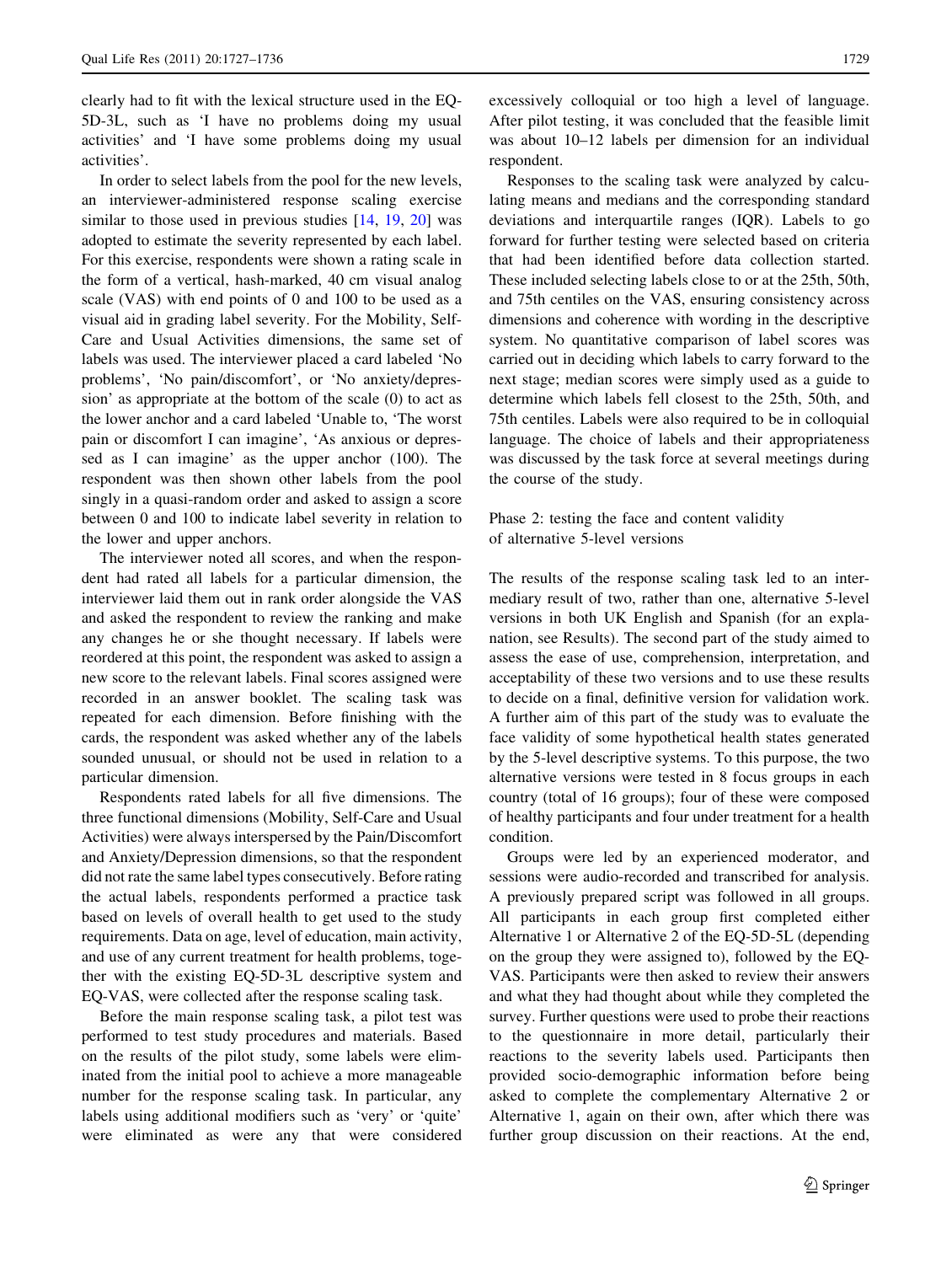participants were asked their preferences for the alternative descriptive systems. The order of administration of versions 1 and 2 was alternated between the groups to control for possible ordering effects, and groups were assigned randomly to the different orders.

In the final stage of the focus groups, participants discussed a set of hypothetical health states produced by combining different levels from the 5 dimensions using the alternative 5-level versions. Examples of the health states tested are shown in Table 1. Participants reviewed the states and were asked to assess them for face validity, interpretability, and plausibility. The same procedures were used in the remaining groups, though the order in which the alternative versions of the questionnaire were administered was reversed.

The focus groups were run using a structured 'script' or guide, so the analysis was based initially on grouping and contrasting participant statements relating to each of the specific issues addressed. Thematic content analysis [[21\]](#page-9-0) was used to explore issues in more depth and to examine the transcripts for other, non-scripted statements and expressions.

## **Results**

#### Response scaling

In Spain, in order to obtain a final sample of 40 individuals, 53 people were initially invited to participate. Of the 40 who agreed to attend, 3 failed to attend on the day of the interview, leaving a final sample of 37. In the UK, the recruitment strategy used resulted in a favorable response from the public so all those interested in participating in the study were invited to take part, until 40 participants were

Table 1 Examples of two of the health states tested in the phase 2 focus groups

| Health state 1                               |  |
|----------------------------------------------|--|
| Slight (mild) problems in walking about      |  |
| No problems washing or dressing myself       |  |
| Unable to do my usual activities             |  |
| Slight pain or discomfort                    |  |
| Not anxious or depressed                     |  |
| Health state 2                               |  |
| Severe problems in walking about             |  |
| Moderate problems washing or dressing myself |  |
| Slight problems doing my usual activities    |  |
| Severe pain or discomfort                    |  |
| Extremely anxious or depressed               |  |

recruited. All 40 participants attended the interviews as scheduled. Sample characteristics of those who participated in the response scaling exercise in the UK and Spain are shown in Table [2](#page-4-0) together with reference values for the two countries. Participants were evenly distributed by age and gender in both countries, though in terms of educational level the sample in Spain included more people with higher levels of education, and in both countries the proportion of the samples with higher levels of education was considerably greater than that of the general population reference values.

The results of the response scaling task for the dimensions of Mobility, Self-Care and Usual Activities are shown in Table [3](#page-4-0) and for the dimensions of Pain/Discomfort and Anxiety/Depression in Table [4.](#page-5-0) Rank ordering of the labels was similar between the two countries on all dimensions, and median ratings for the same labels were generally similar across dimensions and the two languages. For example, 'slight' and 'leve' had a median score of 15 across the 3 functional dimensions (except for one rating of 20 for that label in Spain for the self-care dimension); ratings for 'severe' and 'grave' were likewise all between 82 and 88 on the functional dimensions, and 'moderate' and 'moderados' were assigned median scores between 40 and 50 on all dimensions across the two languages. Larger differences were observed for some labels such as 'mayores' and 'major' in the functional dimensions or 'quite' and 'bastante' on the anxiety/depression dimension, but those labels were not amongst those finally selected. The label which came closest to the mid-point in terms of scaling was 'moderate'. Logically, the label 'moderate' describes the nature of the problem rather than the quantity of problems (e.g. 'a few'). Therefore, a decision was made to select other labels to be consistent with this.

Based on this decision, two alternative 5-level versions were identified: in the case of the functional dimensions, the UK alternatives tested were 'No problems-Minor problems-Moderate problems-Major problems-Unable to' and 'No problems-Slight problems-Moderate problems-Severe problems-Unable to'. In the Pain/Discomfort and Anxiety/Depression dimensions, alternative labels tested were 'mild' and 'slight' as the second level, and 'severe pain' or 'a lot of pain' and 'severely' or 'very' anxious or depressed at the 4th level. A similar process for label selection was followed in Spain.

#### Focus groups

Sample characteristics for the focus groups are shown in Table [5](#page-5-0). The main difference between the two countries is seen on educational level, with considerably higher levels of education in the UK sample; 93.3% of healthy participants and 66.7% of patients in the UK sample had gone on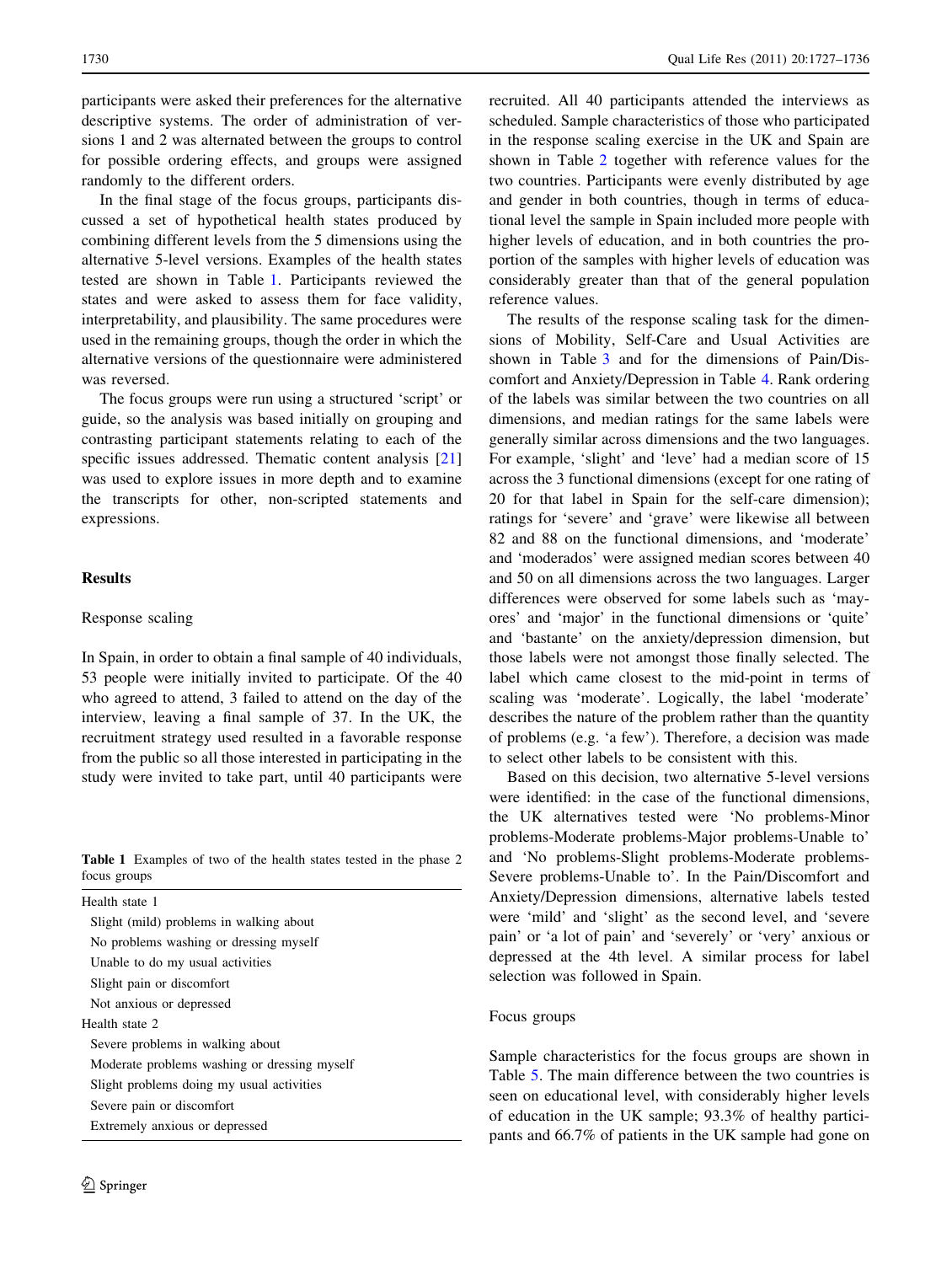|                   |                                             | UK<br>$(n = 40)^d$ | Spain<br>$(n = 37)^{*}$ | UK general<br>population <sup>e</sup> | Spain general<br>population |
|-------------------|---------------------------------------------|--------------------|-------------------------|---------------------------------------|-----------------------------|
| Sex               | Men                                         | 18 (45%)           | 16(43%)                 | 49%                                   | $49.4\%$ <sup>a</sup>       |
|                   | Women                                       | 22(55%)            | 21(57%)                 | 51%                                   | $50.6\%$ <sup>a</sup>       |
| Age               | $\leq 40$                                   | 17(43%)            | 19 $(51\%)$             | $38\%^{\wedge,\#}$                    | $51.8\%$ <sup>a</sup>       |
|                   | > 40                                        | 21(53%)            | 18 (49%)                | $40\%^{\wedge,\#}$                    | $48.2\%$ <sup>a</sup>       |
| Educational level | Low (no schooling or only primary)          | 4 $(10\%)$         | 7(19%)                  | $29\%$ <sup>#</sup>                   | $32.1\%$ <sup>b</sup>       |
|                   | Middle (left school $16-18$ yrs)            | 21(53%)            | 8(22%)                  | $44\%$ <sup>#</sup>                   | $48.2\%$ <sup>b</sup>       |
|                   | High (university or similar)                | 13(33%)            | 22(59%)                 | $20\%$ <sup>#</sup>                   | $32.1\%$ <sup>b</sup>       |
| Employment status | In paid employment                          | 21(53%)            | 26 (76.5%)              | 73.8%*                                | $62.4\%$ <sup>b</sup>       |
|                   | Looking for work                            | 2(5%)              | 1(3%)                   | $6.8\%*$                              | $9.0\%$ <sup>b</sup>        |
|                   | Looking after home/family                   | 2(5%)              | 1(3%)                   | $5\%$                                 | $12.2\%$ <sup>b</sup>       |
|                   | Student                                     | $3(7.5\%)$         | $\overline{0}$          | $2\%$                                 | $8.2\%$ <sup>b</sup>        |
|                   | Retired/pensioner                           | $8(20\%)$          | 6(17.6%)                | $10\%$                                | $6.2\%$ <sup>b</sup>        |
|                   | Other                                       | 2(5%)              |                         |                                       | $2.0\%$ <sup>b</sup>        |
| Health status     | EQ-VAS score, mean (SD)                     | 77.8 (18.6)        | 80.2 (11.2)             | 82.5(17)                              | $77.5^\circ$                |
|                   | $N$ (%) of respondents in EQ-5D state 11111 | 28 (70%)           | 7(20%)                  |                                       | 59.7% $^{\circ}$            |

<span id="page-4-0"></span>Table 2 Sample characteristics of participants in the response scaling task with UK and Spain general population figures for comparison

 $\land$  Data for age is provided for the age groups  $\leq 44$ ,  $> 45$ 

# Data from April 2009

\* Data for England and Wales only

<sup>a</sup> Data from Spanish National Institute of Statistics for 2007 [\(http://www.ine.es\)](http://www.ine.es) accessed September 10th, 2010)

<sup>b</sup> Data from 2006 Spanish National Health Survey

<sup>c</sup> Data from 2006 Catalan Health Interview Survey

 $d$  In the UK, missing data is  $n = 2$ 

<sup>e</sup> UK census data, 2001

|           | Slight                        | Minor          | A few $*$ | Some                   | Moderate                                                                                                                       | Many | A lot  | Major   | Severe | Very<br>severe | Extreme  |
|-----------|-------------------------------|----------------|-----------|------------------------|--------------------------------------------------------------------------------------------------------------------------------|------|--------|---------|--------|----------------|----------|
|           | Leves                         | <b>Menores</b> | Algunos   | <b>Unos</b><br>cuantos | Moderados Bastantes                                                                                                            |      | Muchos | Mayores | Graves | Muy<br>graves  | Extremos |
| Mobility  |                               |                |           |                        |                                                                                                                                |      |        |         |        |                |          |
| UK        |                               |                |           |                        | 15 (10–25) 17 (10–25) 20 (11–30) 30 (20–40) 43 (35–50) 60 (51–75) 70 (59–80) 85 (80–90) 82 (76–90) 90 (85–95) 90 (90–95)       |      |        |         |        |                |          |
|           |                               |                |           |                        | Spain 15 (8–28) 17 (10–28) 25 (15–46) 35 (25–42) 47 (28–50) 70 (58–75) 75 (69–80) 70 (60–80) 85 (80–90) 95 (87–99) 95 (90–98)  |      |        |         |        |                |          |
| Self-care |                               |                |           |                        |                                                                                                                                |      |        |         |        |                |          |
|           |                               |                |           |                        | UK 15 (10-29) 20 (10-29) 20 (15-30) 30 (20-39) 45 (40-50) 65 (60-79) 70 (60-75) 80 (75-90) 85 (80-90) 95 (90-97) 90 (90-95)    |      |        |         |        |                |          |
|           |                               |                |           |                        | Spain 20 (10-27) 20 (12-30) 25 (14-31) 35 (20-50) 42 (30-50) 65 (60-75) 79 (70-88) 70 (60-80) 88 (80-90) 95 (90-98) 95 (90-99) |      |        |         |        |                |          |
|           | Usual activities              |                |           |                        |                                                                                                                                |      |        |         |        |                |          |
| UK        |                               |                |           |                        | 15 (10-25) 15 (10-25) 25 (16-40) 30 (20-40) 50 (35-50) 70 (60-75) 70 (55-75) 80 (75-90) 85 (80-90) 90 (86-95) 90 (90-95)       |      |        |         |        |                |          |
|           | Spain 15 $(9-25)$ 15 $(9-22)$ |                |           |                        | 20 (10–30) 30 (20–45) 40 (30–50) 69 (47–75) 70 (60–85) 75 (65–80) 85 (80–92) 90 (88–98) 95 (90–99)                             |      |        |         |        |                |          |

Table 3 Comparison of median (IQR) scores for mobility, self-care, and usual activities labels, UK and Spain (Spanish labels in parenthesis)

Median values are in bold

to some form of higher education after school, compared with 33.3 and 21.0%, respectively, of the Spanish sample.

In both Spain and the UK, participants generally found both of the two alternative versions easy to understand and complete, giving comments such as ''Questions are wellformulated and specific''. With reference to the new severity labels, participants commented that ''they are very clear points, and there is no doubt that you go from less to more in each dimension'' and that ''all different levels seem to be covered''. Some Spanish respondents thought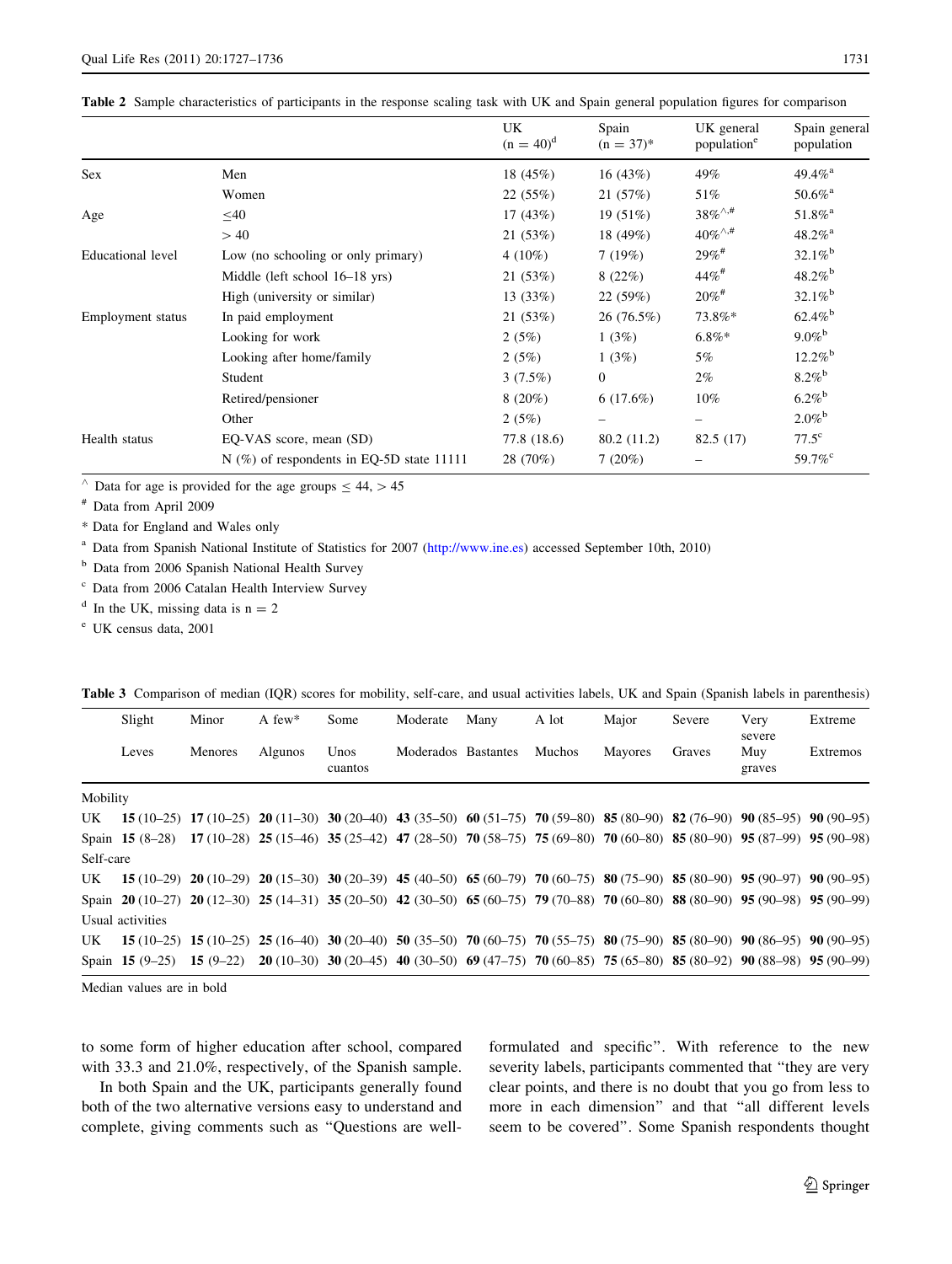<span id="page-5-0"></span>Table 4 Comparison of median (IQR) scores for pain/discomfort and anxiety/depression labels, UK and Spain

|       | Pain/discomfort    |                     |              |              |                    |                              |               |             |               |                     |
|-------|--------------------|---------------------|--------------|--------------|--------------------|------------------------------|---------------|-------------|---------------|---------------------|
| UK.   | A little           | Slight <sup>a</sup> | Mild         | Some         | Moderate           |                              | A lot         | Severe      | Very severe   | Extreme             |
|       | 10 $(10-20)$       | 10 $(10-20)$        | 15 $(10-25)$ | $20(10-30)$  | 45 $(35-50)$       |                              | $70(60 - 75)$ | $80(70-85)$ | $90(85-93)$   | $90(85-95)$         |
|       | Spain Un poco      | -                   | Leve         | Algo de      | Moderado           | <b>Bastante</b> <sup>b</sup> | Mucho         | Fuerte      | Muy fuerte    | Extremo             |
|       | 18 $(10-26)$ -     |                     | 18 $(10-26)$ | $20(10-30)$  | 45 $(30-50)$       | $70(59-75)$                  | $75(69-80)$   | $75(65-82)$ | $85(75-90)$   | $95(90-99)$         |
|       | Anxiety/depression |                     |              |              |                    |                              |               |             |               |                     |
| UK.   | A little           | Slightly            | Mildly       | Somewhat     | Moderately         | Ouite                        | Very          | Severely    | Very severely | Extremely           |
|       | 16 $(10-25)$       | $20(10-30)$         | $25(11-35)$  | 30 $(16-40)$ | 40 $(30-50)$       | 43 $(30-59)$                 | $78(70-80)$   | $85(80-90)$ | $90(85-95)$   | $90(85-95)$         |
| Spain | Un poco            | Ligera-<br>mente    | Levemente    | Algo         | Moderada-<br>mente | <b>Bastante</b>              | Muy           | Severa      | Muy severa    | Extremada-<br>mente |
|       | $20(10-30)$        | 15 $(10-25)$        | 15 $(10-25)$ | $20(10-38)$  | 40 $(30-50)$       | 65 $(50-70)$                 | $75(70-80)$   | $85(78-90)$ | $85(75-90)$   | $95(90-99)$         |

<sup>a</sup> UK only, no equivalent tested in Spain

<sup>b</sup> Spain only, no equivalent tested in UK

Labels ordered by UK ranking

Median values are in bold

Table 5 Sample characteristics of respondents in the focus groups; healthy participants and patient groups, UK and Spain

|                                        | UK               |                                | Spain            |                   |
|----------------------------------------|------------------|--------------------------------|------------------|-------------------|
|                                        | Healthy $N = 15$ | Patients <sup>a</sup> $N = 15$ | Healthy $N = 18$ | Patients $N = 19$ |
| <b>Sex</b>                             |                  |                                |                  |                   |
| Women, $N(\%)$                         | $8(53.3\%)$      | 5(33.3)                        | 12(66.6)         | 11(57.8)          |
| Age                                    |                  |                                |                  |                   |
| Years, mean (SD)                       | 42.5(16.7)       | 43.1(17.3)                     | 45.7(11.2)       | 63.3(18.0)        |
| Educational level, $N(\%)$             |                  |                                |                  |                   |
| Further education after leaving school | 14(93.3)         | 10(66.7)                       | 6(33.3)          | 4(21)             |
| Main activity, $N$ (%)                 |                  |                                |                  |                   |
| Employed                               | 8(53.3)          | 6(40.0)                        | 12(66.6)         | 11(57.8)          |
| Seeking work                           | 3(20.0)          | 4(26.6)                        | 3(16.6)          | 1(5.2)            |
| Student                                | 3(20.0)          | 1(6.7)                         | -                | -                 |
| Retired                                | 1(6.7)           | 3(20.0)                        | 3(16.6)          | 7(36.8)           |
| Missing                                | 0(0.0)           | 1(6.7)                         | -                | -                 |
|                                        |                  |                                |                  |                   |

<sup>a</sup> Missing data is  $n = 1$ 

that it might be difficult to distinguish between some of the labels, particularly at the lower end of the scale. However, the results of the response scaling exercise and comments regarding the type of problems reflected by each of the labels suggested that most respondents were perfectly able to distinguish between the different labels used.

The alternative versions were not equally attractive and in both countries participants tended to prefer version 2, which used 'slight', 'moderate', and 'severe' for the central levels in the Mobility, Self-Care, and Usual Activities dimensions, as opposed to 'minor', 'moderate', and 'major' problems. The latter were generally considered less colloquial. A typical comment was that you might use them ''talking to a doctor or something…but I can't imagine saying to a friend or family having minor problems walking about''. 'Slight' and 'severe' were described by one participant as being ''common language'' which ''would trigger a response without having to think about it a lot''. A smaller number of participants did prefer 'minor' and 'major', suggesting that it was 'more modern language'; other participants suggested that there was very little difference between the alternative sets of labels.

In the Pain/Discomfort and Anxiety/Depression dimensions, participant preferences regarding labels were not so clear. In both the UK and Spanish versions, therefore, it was decided to maintain the same scaling as in the functional dimensions ('slight', 'moderate', 'severe').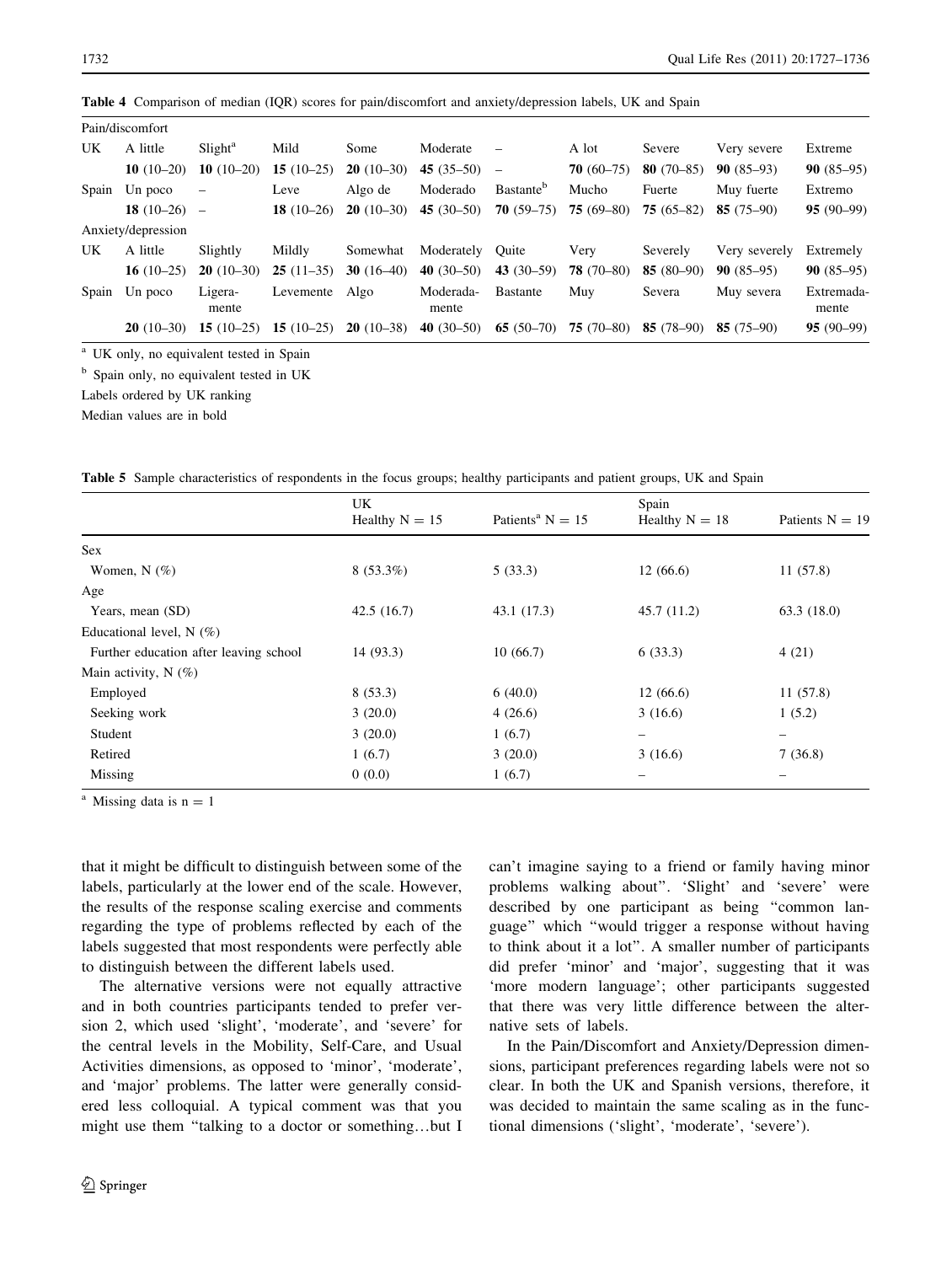Participants' comments regarding the way they interpreted the severity labels showed that the labels functioned well at the intended level of measurement. For example, to describe 'slight problems' in the self-care dimension a patient suggested ''Maybe if you have a pulled muscle in your back and it's difficult to wash your hair.'' When referring to 'moderate problems' with mobility, participants explained that ''even though I have to use a crutch to get around, I can still get up on my own, and I can get around'' and ''I have moderate problems with walking because of my knee. …it describes it very well…neither a lot nor a little.'' On the other hand, to describe 'severe problems' in this dimension, examples included people who experienced great pain when walking due to arthritis or a herniated disc.

Testing of health states based on new labeling systems

Participants found it relatively easy to understand the health states, whichever version was used. In fact, comments focused more on health state content, and particularly on what they saw as contradictions or a lack of realism in the health states, rather than on the way the health states were worded. For example, one respondent said that for her ''washing and dressing are everyday activities and are therefore covered by usual activities [so the two dimensions should not be separate]''. On the other hand, the labels used were not an impediment to understanding the health states, and participants were in general easily able to distinguish between health states. Both alternative versions of the 5-level descriptive system appeared to work equally well in this sense, though when asked explicitly the majority of participants preferred the 'slight-moderate-severe' alternative in the first three dimensions.

### Discussion

This paper reports the process and results of developing a new 5-level version of the EQ-5D in UK English and Spanish for Spain. By using response scaling and focus groups, it was possible to develop 5-level versions in UK English and Spanish that have demonstrated initial content and face validity. The results of the response scaling exercise suggest that the labels selected are well-distributed across the health continuum and that their distribution was similar in the two countries.

Although 5-level versions of the EQ-5D have previously been developed and applied, they were experimental versions prepared and tested by individual group members or research teams [[12–15\]](#page-8-0). The UK English and Spanish versions reported here are the first to be produced as a result of an official EuroQol Group initiative, and they should be considered the definitive versions, dependent on further testing of validity, reliability, and sensitivity to change. The opportunity was also taken to harmonize wording within the instrument by, for example, rewording the poor health extreme of the Mobility dimension as 'Unable to walk about' instead of 'Confined to bed'.

As regards the decision to use 5 levels in each dimension, this issue was discussed at length as it was also possible to use different numbers of levels across domains (in fact, the first version of the EQ was a six-domain instrument, with 3 domains having 3, the others having 2 levels [\[22](#page-9-0)]). Two lines of argument resulted in the choice of a uniform five-level instrument. First of all, there seemed to be no natural or obvious argument to apply different levels: all domains of the current EQ refer to 'uncountable' entities, where the full range must be referred to by general grading terms. These can be based on frequency or intensity of dysfunction/disability, but the principle is the same for all EQ domains. Likewise, we had no a priori preference for trying to discriminate more (or less) on a given domain than on others. Second, there are obvious practicalities in having an equalized system. Selfreport of own health status (for description) and trade-off tasks (for valuation) are arguably easier to explain and understand: using a dissimilar number of levels may lead to questions about 'missing' levels. Consistency in choice of labels across dimensions (using 'slight', 'moderate', 'severe' wherever possible) should simplify operational aspects of using the questionnaire by facilitating respondent interpretation, aiding the construction of health states and simplifying the translation process. We are aware that terms such as 'slight', 'moderate', and 'severe' can be open to intra- and inter-cultural variability in interpretation and, for that reason, have modified the translation procedure for the 5L version in order to test respondent interpretations of these terms more thoroughly.

Results on the response scaling task were substantially similar in the UK and Spain, and scores assigned to labels generally varied only minimally across dimensions. For example, response scaling scores for 'moderate' always fell between 40 and 50 regardless of both country and dimension. These results suggest some robustness in the response scaling scores.

Likewise, although most of the labels used in the EQ-5D-5L can be considered colloquial, comments from some focus group participants indicated that certain terms (particularly 'moderate') sounded unusual in this context. On the other hand, the consistency of the results obtained with the response scaling exercise suggests that respondents did not in fact have difficulty in understanding the level of problems referred to. It was also difficult to find any other suitable term approaching the central point on the severity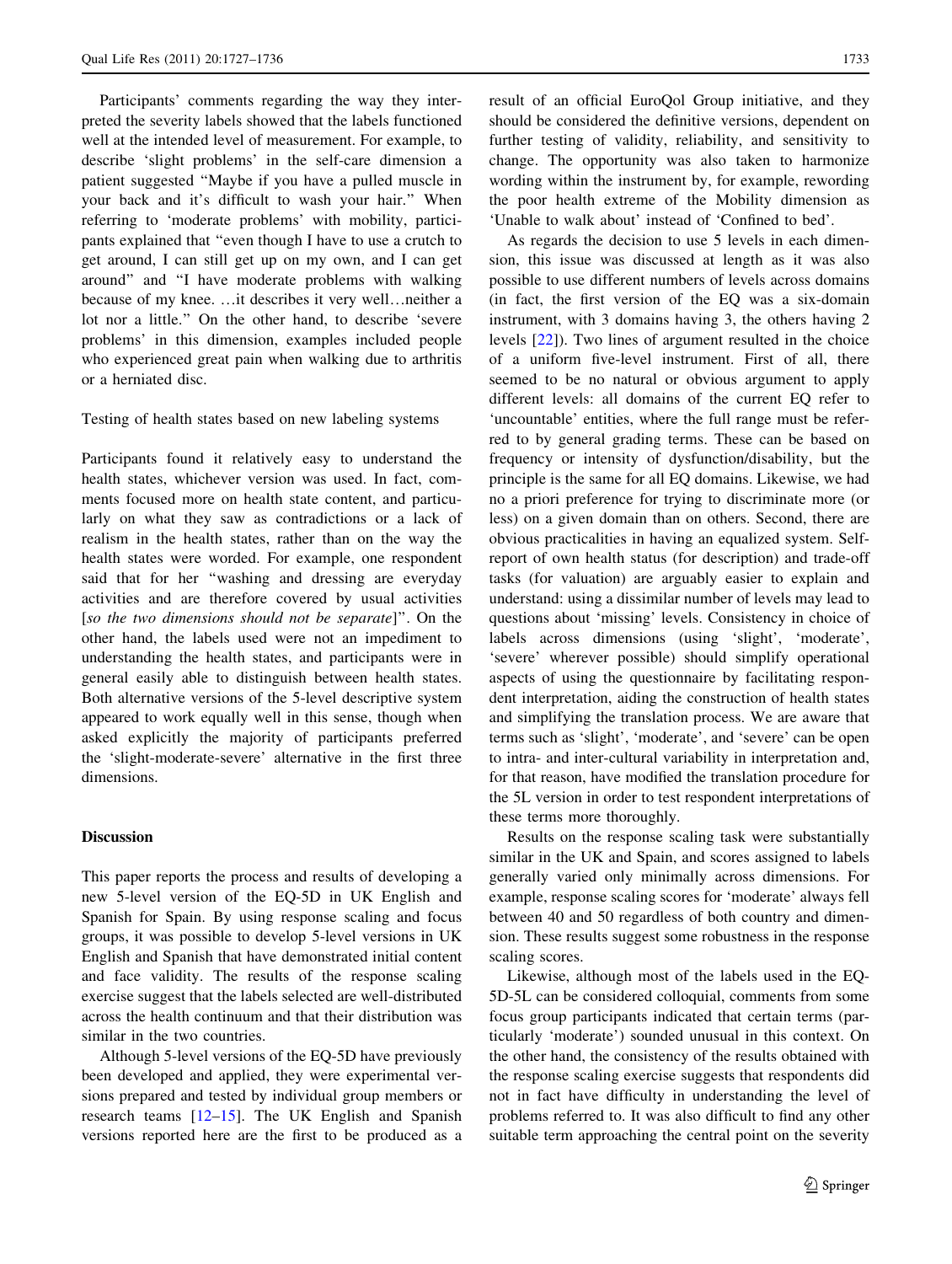continuum. Quantitative testing of the new EQ-5D-5L will provide additional evidence on the appropriateness of the labels selected.

This study provided an opportunity to test the comprehensibility and face validity of health states derived from the EQ-5D-5L. Again, participants had little difficulty understanding the level of problems that the new labels were intended to describe; the majority of comments instead referred to what participants in both countries considered to be unlikely or self-contradictory health states. For example, some respondents thought that 'having no problems with washing or dressing' would sit uncomfortably with 'being unable to walk' in the same health state. However, this is more an issue of the relationship among the attributes than the within attribute level descriptions and as such is likely to be pertinent for both the 3 and 5 level versions of the EQ-5D. To take this type of comment into account, the EuroQol Group has been discussing the use of such plausibility testing and cognitive debriefing prior to future valuation studies for the 5-level version.

Spanish and English were chosen as the two languages for the initial development of the EQ-5D-5L because they are two of the most widely spoken languages worldwide and because they can, to a certain extent, act as root languages for translation into a number of other languages. French and Chinese versions of the EQ-5D-5L have also recently been developed using a similar methodology.

## Limitations

One limitation of the current study was that, for practical reasons, the test–retest reliability of the response scaling scores was not assessed. It was also observed that none of the major instruments had undertaken test–retest in this type of scaling exercise [\[19](#page-8-0), [20](#page-8-0)]. A further limitation of the study may have been the response scaling method used, in which labels were initially rated independently with only the VAS anchors providing context. Although respondents later had the opportunity to redress any ratings they saw as inconsistent when labels were ranked based on the ratings they had supplied, values may have differed if labels had been rated initially in the context of other labels, e.g., using a paired-choice exercise. Nevertheless, the findings were quite consistent across dimensions and countries, with good face validity in the focus groups, suggesting that the final ordering was acceptable to respondents. A further limitation was that we used convenience samples for the response scaling exercise which were not representative of the national populations and the sample sizes used were quite small, though in line with similar studies [[20,](#page-8-0) [23](#page-9-0)].

These issues may limit the generalizability of the findings. Finally, in both the response scaling exercise and the focus groups, the proportion of participants with tertiary level education was high. This may have led to more consistent results and greater acceptance of wording than would have been the case if the sample had included more respondents at lower educational levels. Future studies of this type should aim to include more balanced, representative samples.

The next step in development will be to field test the EQ-5D-5L and EQ-5D-3L together in general population and clinical samples to evaluate the psychometric properties (sensitivity, validity, and reliability) of the EQ-5D-5L and to compare them with the EQ-5D-3L. Further work is also required to determine the degree of cross-cultural equivalence of the severity labels. For this, properly constructed samples using equal probability of selection methods are required which are sufficiently large to investigate the issues raised in this paper. It will also be necessary to develop value sets for the EQ-5D-5L based on new, large-scale valuation exercises. Preparation for these valuation exercises is on-going.

In conclusion, official versions of the new EQ-5D-5L now exist in UK English and Spanish for Spain, and translations have already been produced for use in a further 25 countries. The UK English and Spanish for Spain versions have shown initial content and face validity, though further psychometric testing is required not only of validity and reliability but also sensitivity to change of the EQ-5D-5L, which is a necessary prerequisite for the development of a valuation set for the EQ-5D-5L. It is expected that the EQ-5D-5L will have better discriminative capacity and sensitivity to change than the EQ-5D-3L as well as smaller ceiling effects.

Acknowledgments The study was financed by grants from the EuroQol Foundation.

Conflict of interest All of the authors are current members of the EuroQol Group and the current study was financially supported by the EuroQol Group.

Open Access This article is distributed under the terms of the Creative Commons Attribution Noncommercial License which permits any noncommercial use, distribution, and reproduction in any medium, provided the original author(s) and source are credited.

#### Appendix 1

The UK English and Spanish for Spain versions of the 5-level EQ-5D descriptive system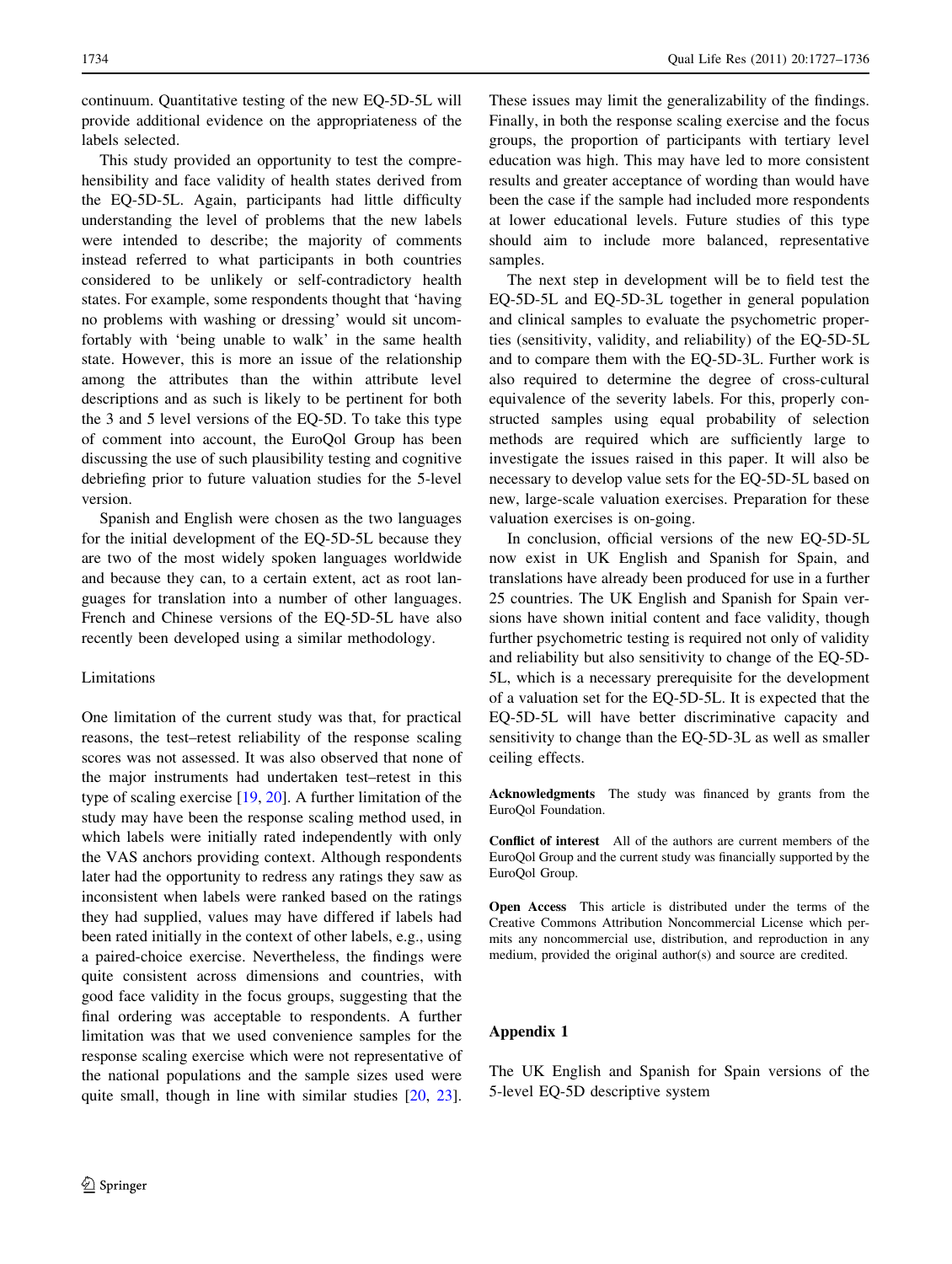<span id="page-8-0"></span>

| <b>UK English</b><br><b>MOBILITY</b><br>I have no problems in walking about<br>I have slight problems in walking about<br>I have moderate problems in walking about<br>I have severe problems in walking about<br>I am unable to walk about<br><b>SELF-CARE</b><br>I have no problems with washing or dressing myself<br>I have slight problems with washing or dressing myself<br>I have moderate problems with washing or dressing myself<br>I have severe problems with washing or dressing myself<br>I am unable to wash or dress myself<br><b>USUAL ACTIVITIES</b> (e.g. work, study, housework, family or leisure activities)<br>I have no problems doing my usual activities<br>I have slight problems doing my usual activities<br>I have moderate problems doing my usual activities | $\Box$<br>п<br>$\Box$<br>П<br>П<br>□<br>п<br>П<br>$\Box$<br>$\Box$<br>Ω<br>$\Box$<br>П |
|-----------------------------------------------------------------------------------------------------------------------------------------------------------------------------------------------------------------------------------------------------------------------------------------------------------------------------------------------------------------------------------------------------------------------------------------------------------------------------------------------------------------------------------------------------------------------------------------------------------------------------------------------------------------------------------------------------------------------------------------------------------------------------------------------|----------------------------------------------------------------------------------------|
| I have severe problems doing my usual activities<br>I am unable to do my usual activities                                                                                                                                                                                                                                                                                                                                                                                                                                                                                                                                                                                                                                                                                                     | $\Box$<br>□                                                                            |
| <b>PAIN / DISCOMFORT</b><br>I have no pain or discomfort<br>I have slight pain or discomfort<br>I have moderate pain or discomfort<br>I have severe pain or discomfort<br>I have extreme pain or discomfort                                                                                                                                                                                                                                                                                                                                                                                                                                                                                                                                                                                   | $\Box$<br>$\Box$<br>П<br>о<br>П                                                        |
| <b>ANXIETY / DEPRESSION</b><br>I am not anxious or depressed<br>I am slightly anxious or depressed<br>I am moderately anxious or depressed<br>I am severely anxious or depressed<br>I am extremely anxious or depressed                                                                                                                                                                                                                                                                                                                                                                                                                                                                                                                                                                       | $\Box$<br>П<br>П<br>П<br>$\Box$                                                        |
| <b>Spanish for Spain</b>                                                                                                                                                                                                                                                                                                                                                                                                                                                                                                                                                                                                                                                                                                                                                                      |                                                                                        |
| <b>MOVILIDAD</b><br>No tengo problemas para caminar<br>Tengo problemas leves para caminar<br>Tengo problemas moderados para caminar<br>Tengo problemas graves para caminar<br>No puedo caminar                                                                                                                                                                                                                                                                                                                                                                                                                                                                                                                                                                                                | О<br>п<br>$\Box$<br>п<br>о                                                             |
| <b>AUTO-CUIDADO</b><br>No tengo problemas para lavarme o vestirme<br>Tengo problemas leves para lavarme o vestirme<br>Tengo problemas moderados para lavarme o vestirme<br>Tengo problemas graves para lavarme o vestirme<br>No puedo lavarme o vestirme                                                                                                                                                                                                                                                                                                                                                                                                                                                                                                                                      | о<br>п<br>Ω<br>Ω<br>о                                                                  |
| <b>ACTIVIDADES COTIDIANAS</b> (Ej.: trabajar, estudiar, hacer las tareas domésticas,<br>actividades familiares o actividades durante el tiempo libre)<br>No tengo problemas para realizar mis actividades cotidianas<br>Tengo problemas leves para realizar mis actividades cotidianas<br>Tengo problemas moderados para realizar mis actividades cotidianas.<br>Tongo problemas gravas nara realizar mis aetividades estidianas                                                                                                                                                                                                                                                                                                                                                              | о<br>п<br>П<br>п                                                                       |

.

| No puedo realizar mis actividades cotidianas<br><b>DOLOR / MALESTAR</b><br>No tengo dolor ni malestar<br>Tengo dolor o malestar leve<br>Tengo dolor o malestar moderado<br>Tengo dolor o malestar fuerte<br>Tengo dolor o malestar extremo<br>ANSIEDAD / DEPRESIÓN<br>No estoy ansioso ni deprimido<br>Estoy levemente ansioso o deprimido<br>Estoy moderadamente ansioso o deprimido<br>Estoy muy ansioso o deprimido<br>Estoy extremadamente ansioso o deprimido | Tengo problemas moderados para realizar mis actividades colidianas.<br>Tengo problemas graves para realizar mis actividades cotidianas |  |
|--------------------------------------------------------------------------------------------------------------------------------------------------------------------------------------------------------------------------------------------------------------------------------------------------------------------------------------------------------------------------------------------------------------------------------------------------------------------|----------------------------------------------------------------------------------------------------------------------------------------|--|
|                                                                                                                                                                                                                                                                                                                                                                                                                                                                    |                                                                                                                                        |  |
|                                                                                                                                                                                                                                                                                                                                                                                                                                                                    |                                                                                                                                        |  |
|                                                                                                                                                                                                                                                                                                                                                                                                                                                                    |                                                                                                                                        |  |
|                                                                                                                                                                                                                                                                                                                                                                                                                                                                    |                                                                                                                                        |  |
|                                                                                                                                                                                                                                                                                                                                                                                                                                                                    |                                                                                                                                        |  |
|                                                                                                                                                                                                                                                                                                                                                                                                                                                                    |                                                                                                                                        |  |
|                                                                                                                                                                                                                                                                                                                                                                                                                                                                    |                                                                                                                                        |  |
|                                                                                                                                                                                                                                                                                                                                                                                                                                                                    |                                                                                                                                        |  |
|                                                                                                                                                                                                                                                                                                                                                                                                                                                                    |                                                                                                                                        |  |
|                                                                                                                                                                                                                                                                                                                                                                                                                                                                    |                                                                                                                                        |  |
|                                                                                                                                                                                                                                                                                                                                                                                                                                                                    |                                                                                                                                        |  |
|                                                                                                                                                                                                                                                                                                                                                                                                                                                                    |                                                                                                                                        |  |
|                                                                                                                                                                                                                                                                                                                                                                                                                                                                    |                                                                                                                                        |  |

#### References

- 1. Brooks, R. (1996). EuroQol: The current state of play. Health Policy, 37, 53–72.
- 2. Sullivan, P. W., Lawrence, W. F., & Ghushchyan, V. (2005). A national catalog of preference based scores for chronic conditions in the United States. Medical Care, 43, 736–749.
- 3. Badia, X., Schiaffino, A., Alonso, J., & Herdman, M. (1998). Using the EuroQol 5-D in the Catalan general population: Fea-
- sibility and construct validity. Quality of Life Research, 7, 311–322. 4. Devlin, N., Hansen, P., & Herbison, P. (2000). Variations in self-
- reported health status: Results from a New Zealand survey. The New Zealand Medical Journal, 113, 517–520.
- 5. Johnson, J. A., & Pickard, A. S. (2000). Comparison of the EQ-5D and SF-12 health surveys in a general population survey in Alberta, Canada. Medical Care, 38, 115–121.
- 6. Kind, P., Dolan, P., Gudex, C., & Williams, A. (1998). Variations in population health status: Results from a United Kingdom national questionnaire survey. BMJ, 316, 736–741.
- 7. Luo, N., Johnson, J. A., Shaw, J. W., Feeny, D., & Coons, S. J. (2005). Self-reported health status of the general adult U.S. population as assessed by the EQ-5D and Health Utilities Index. Medical Care, 43, 1078–1086.
- 8. Wang, H., Kindig, D. A., & Mullahy, J. (2005). Variation in Chinese population health related quality of life: Results from a EuroQol study in Beijing, China. Quality of Life Research, 14, 119–132.
- 9. Agt, H. M., & van Bonsel, G. J. (2005). The number of levels in the descriptive system. In P. Kind, R. Brooks, & R. Rabin (Eds.), EQ-5D concepts and methods: A developmental history (pp. 29–33). Dordrecht: Springer.
- 10. Espallargues, M., Czoski-Murray, C. J., Bansback, N. J., Carlton, J., Lewis, G. M., Hughes, L. A., et al. (2005). The impact of agerelated macular degeneration on health status utility values. Investigative Ophthalmology & Visual Science, 46, 4016–4023.
- 11. Kaplan, R.M., Tally, S., Hays, R.D., Feeny, D., Ganiats, T.G., Palta, M., et al. (2011). Five preference-based indexes in cataract and heart failure patients were not equally responsive to change. Journal of Clinical Epidemiology, 64, 497–506.
- 12. Janssen, M. F., Birnie, E., Haagsma, J. A., & Bonsel, G. J. (2008). Comparing the standard EQ–5D three level system with a five level version. Value Health, 11, 275–284.
- 13. Pickard, A. S., De Leon, M. C., Kohlmann, T., Cella, D., & Rosenbloom, S. (2007). Psychometric comparison of the standard EQ-5D to a 5 level version in cancer patients. Medical Care, 45, 259–263.
- 14. Janssen, M. F., Birnie, E., & Bonsel, G. J. (2008). Quantification of the level descriptors for the standard EQ-5D three level system and a five level version according to 2 methods. Quality of Life Research, 17, 463–473.
- 15. Pickard, A. S., Kohlmann, T., Janssen, M. F., Bonsel, G. J., Rosenbloom, S., & Cella, D. (2007). Evaluating equivalency between response systems: Application of the Rasch model to a 3-level and 5-level EQ-5D. Medical Care, 45, 812–819.
- 16. Lissitz, R. W., & Green, S. B. (1975). Effect of the number of scale points on reliability: A Monte Carlo approach. Journal of Applied Psychology, 60, 10–13.
- 17. Nishisato, S., & Torii, Y. (1970). Effects of categorizing continuous normal variables on the product-moment correlation. Japanese Psychology Research, 13, 45–49.
- 18. Preston, C. C., & Colman, A. M. (2000). Optimal number of response categories in rating scales: Reliability, validity, discriminating power, and respondent preferences. Acta Psychologica, 104, 1–15.
- 19. Szabo, S. (1996). World Health Organization Quality of Life (WHOQOL) assessment instrument. In B. Spilker (Ed.), Quality of life and of life and pharmaeconomics in clinical trials (pp. 355–362). Philadelphia: Lippincott-Raven.
- 20. Keller, S. D., Ware, J. E., Jr., Gandek, B., Aaronson, N. K., Alonso, J., Apolone, G., et al. (1998). Testing the equivalence of translations of widely used response choice labels: Results from